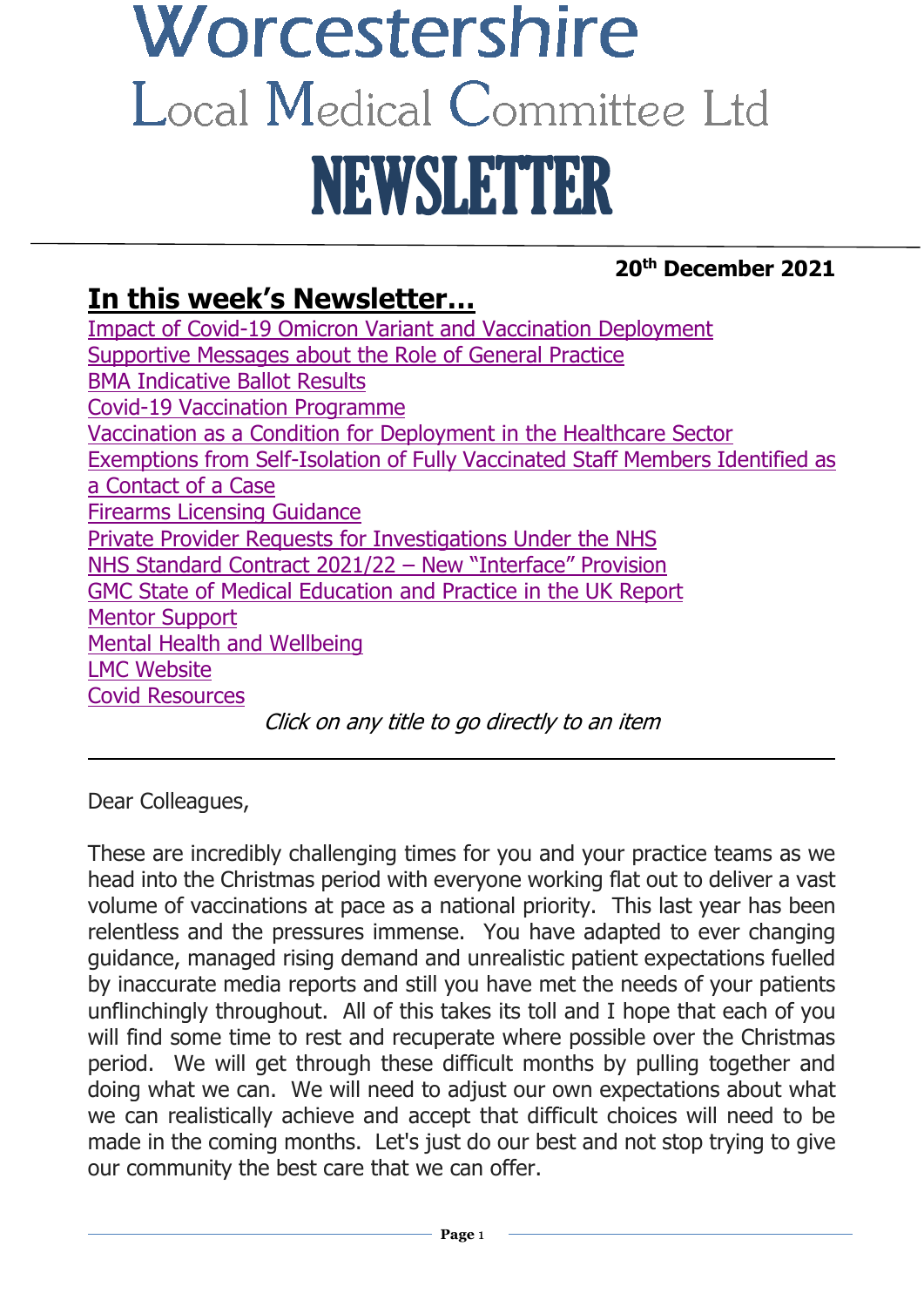Finally, I would like to thank Lisa Siembab our Executive Officer for her work supporting local practices over the years. She moves on to pastures new at the end of this month. An interim team will be supporting the LMC before we advertise for this role in the New Year.

I wish you all a peaceful Christmas and a Happy New year from the LMC.

#### <span id="page-1-0"></span>**IMPACT OF COVID-19 OMICRON VARIANT AND VACCINATION DEPLOYMENT**

The UK Covid Alert Level has now been increased to Level 4 due to a rapid increase in cases of the Omicron variant and the Prime Minister has launched an [urgent appeal calling for people to get vaccinated.](https://www.gov.uk/government/news/urgent-omicron-appeal-get-boosted-now) Read about the [QOF](https://www.bma.org.uk/bma-media-centre/bma-hopes-gp-booster-plan-can-free-up-time-for-staff-to-prioritise-patients-most-in-need)  [and IIF suspension to support vaccination programm](https://www.bma.org.uk/bma-media-centre/bma-hopes-gp-booster-plan-can-free-up-time-for-staff-to-prioritise-patients-most-in-need)e.

NHSE/I has published guidance to [prepare for the potential impact of the](https://www.england.nhs.uk/coronavirus/publication/preparing-the-nhs-for-the-potential-impact-of-the-omicron-variant-and-other-winter-pressures/)  [Omicron variant and other winter pressures,](https://www.england.nhs.uk/coronavirus/publication/preparing-the-nhs-for-the-potential-impact-of-the-omicron-variant-and-other-winter-pressures/) and the [next steps for the vaccine](https://www.england.nhs.uk/coronavirus/wp-content/uploads/sites/52/2021/12/C1488-letter-next-steps-for-the-nhs-covid-19-vaccine-deployment.pdf)  [deployment](https://www.england.nhs.uk/coronavirus/wp-content/uploads/sites/52/2021/12/C1488-letter-next-steps-for-the-nhs-covid-19-vaccine-deployment.pdf) to ensure the successful ramp up of the COVID-19 vaccine programme.

Operational guidance was published last Wednesday on actions to take maximise capacity, and general practice teams (not only LVS sites) are asked to:

- Clinically prioritise services to free up clinical capacity that is delivering services which can safely be deferred into the new year, alongside delivering urgent or emergency care.
- Any patient with an urgent presenting complaint, or potentially serious underlying and unmet clinical need, should be assessed, managed, and referred onwards as appropriate.
- Increase capacity to the same level or above best day in phases 1 and 2 and consider extending opening hours.
- •GP practices signed-up to the Phase 3 ES should prioritise visits to care homes that have not yet received a visit

To support acceleration of the booster programme, [the CQC are postponing](https://www.cqc.org.uk/news/stories/cqc-postpone-inspections-acute-hospitals-general-practice-until-new-year-support) all on-site inspection activity for the next three weeks with immediate effect except in cases where there is evidence of risk to life, or the immediate risk of serious harm to people. A number of temporary changes have been made in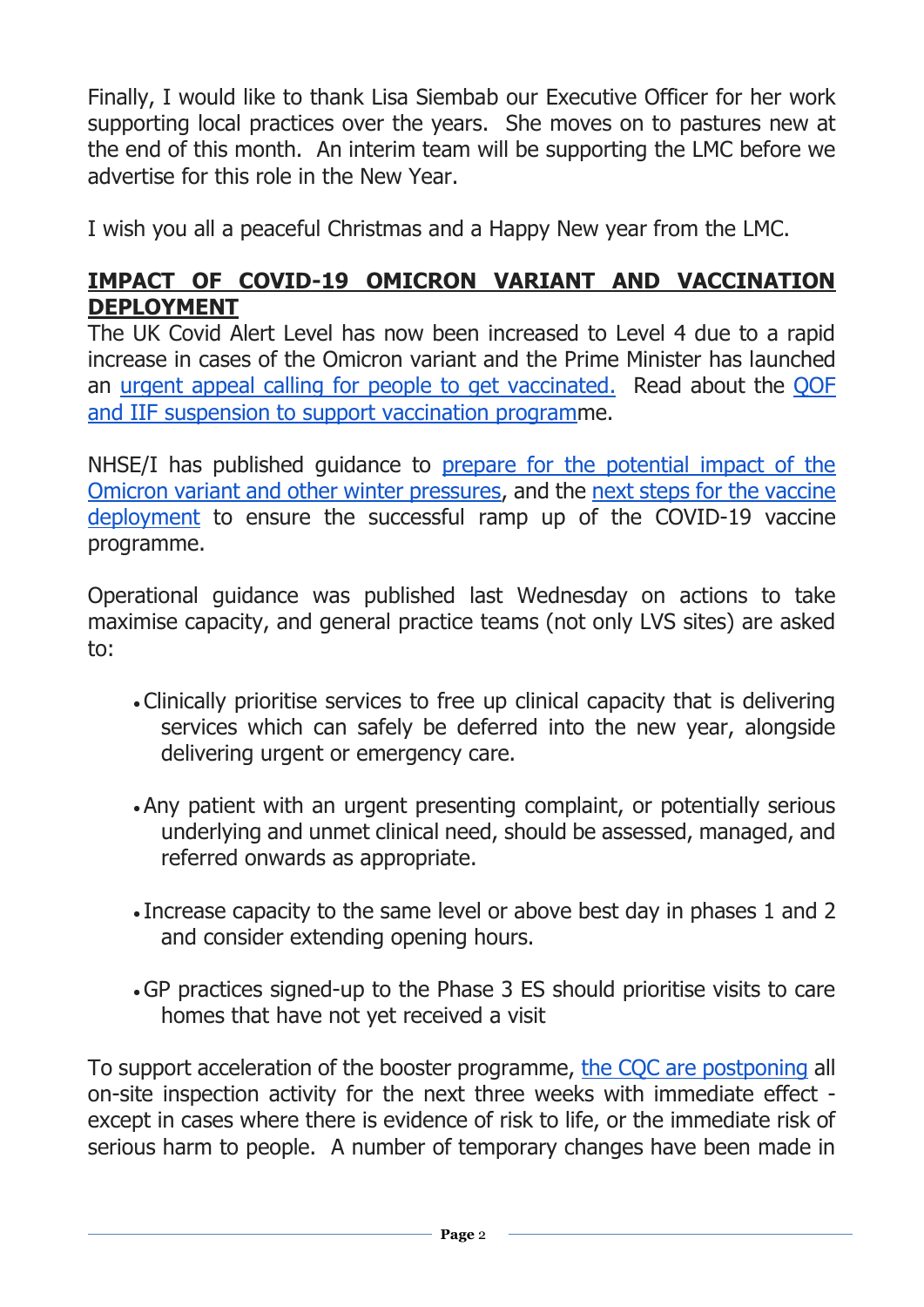an attempt to support general practice teams in recognition of the extraordinary challenge general practice is facing to deliver the accelerated Covid-19 booster campaign. These include:

·Fit notes (increased to 28 day self-certification) [Fit notes and](https://www.england.nhs.uk/coronavirus/primary-care/other-resources/primary-care-bulletin/primary-care-bulletins-december-2021/)  [Certification changes.](https://www.england.nhs.uk/coronavirus/primary-care/other-resources/primary-care-bulletin/primary-care-bulletins-december-2021/)

·DVLA checks (suspended for all but essential workers – HGV and bus drivers)

·Firearms licenses (applicants asked to wait until after January to submit, except for urgent – ie needed for work commitments or imminent expiry) ·Prescription charge medical exemptions (suspend renewals, those due to expire will be extended for 6 months)

·COVID vaccine exemptions (timeframe for practice processing will be dropped so done to practice timeline)

In addition, GPC and LMCs have successfully lobbied for a [temporary](https://www.gov.uk/government/publications/suspension-of-the-15-minute-wait-for-vaccination-with-mrna-vaccine-for-covid-19-uk-cmos-opinion/suspension-of-the-15-minute-wait-for-vaccination-with-mrna-vaccine-for-covid-19-uk-cmos-opinion)  [suspension of the 15 minute wait for the mRNA vaccine](https://www.gov.uk/government/publications/suspension-of-the-15-minute-wait-for-vaccination-with-mrna-vaccine-for-covid-19-uk-cmos-opinion/suspension-of-the-15-minute-wait-for-vaccination-with-mrna-vaccine-for-covid-19-uk-cmos-opinion) which has now been announced to allow for an increased amount of vaccinations to be carried out.

GPC, together with the RCGP, are in the process of updating their joint workload prioritisation guidance, which will be published shortly however, there is no single instruction for how practices should operate, or what measures should be taken to manage workload on a day to day basis. You are simply asked to prioritise care in a way that meets your patients' needs. Throughout the pandemic, following infection control guidelines will mean that you will have adopted relevant strategies and protocols to keep staff and patients safe. These will continue to need to be applied given what we know about rates of infection and route of spread. In the coming days, you and your teams will make difficult decisions about how you continue to provide timely care in a way that adds most clinical value and keeps patients, clinicians and staff as safe as possible from the risk of contracting COVID-19.

## <span id="page-2-0"></span>**SUPPORTIVE MESSAGES ABOUT THE ROLE OF GENERAL PRACTICE**

There have been numerous messages of support about general practice in the last few days:

1) [Statement by the Prime Minister, Boris Johnson](https://www.gov.uk/government/speeches/prime-ministers-address-to-the-nation-on-booster-jabs-12-december-2021) (12 December) commending "the extraordinary efforts of our NHS, **including thousands of GPs** and volunteer vaccinators"

"And I know the pressures on everyone in our NHS **– from our GPs, doctors** and nurses to our porters – all of whom have worked incredibly hard and we thank them for the amazing job they have done."

2) The Secretary of State for Health and Social Care Sajid Javid appeared on R[adio 4's Today Programme](https://www.bbc.co.uk/sounds/play/m0012fhr) talking about the role general practice would play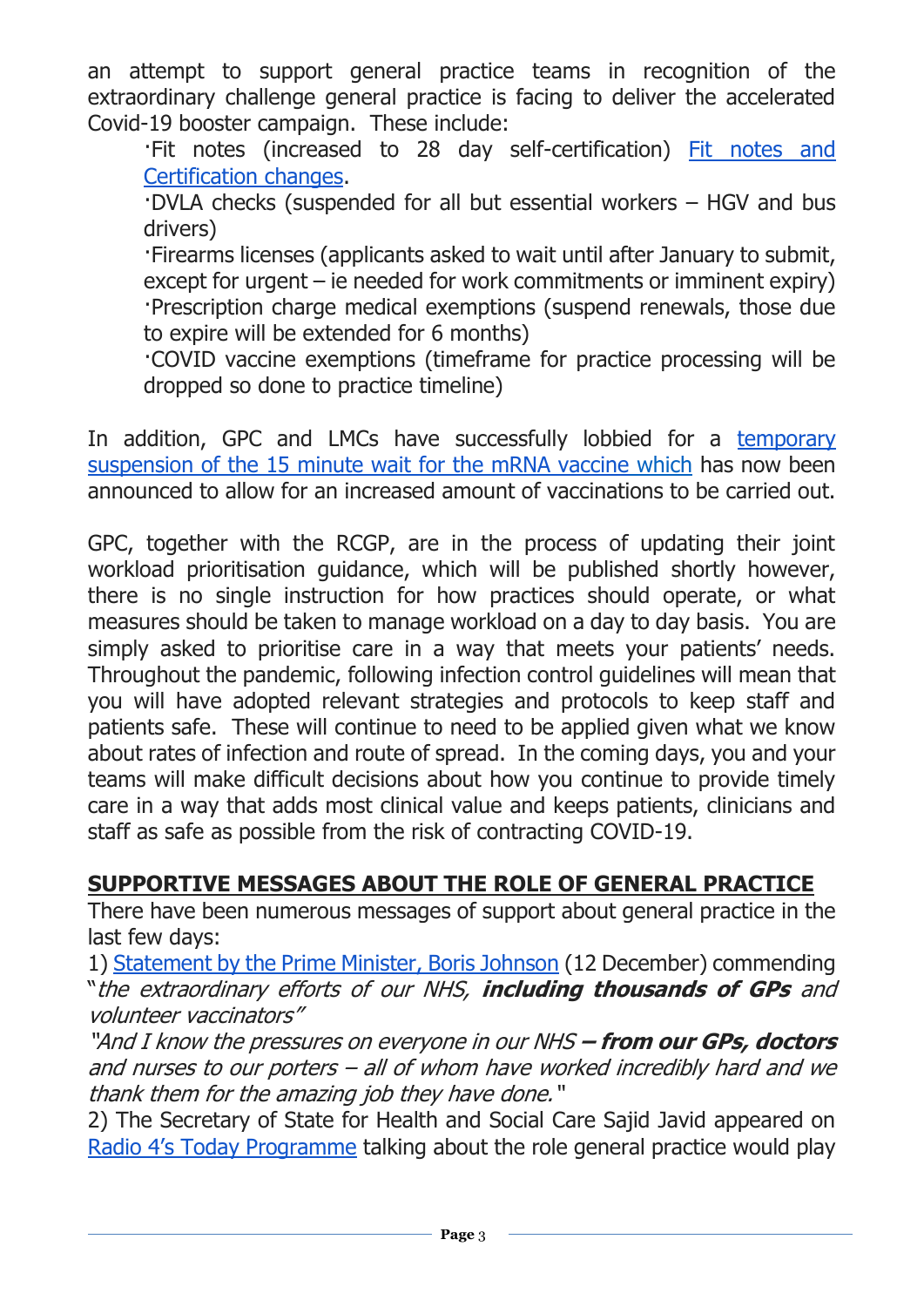in the Booster rollout. Discussing the need for workload prioritisation, he said: "When it comes to primary care for the next couple of weeks, our GPs will only be focusing on urgent needs and vaccinations, and it also means that nonurgent appointments in elective surgery may be postponed. For the next twoto-three weeks this is the new national mission. For the face to face appointments, the most important one you can have with any GP, is when you're getting jabbed."

3) [Statement by Secretary of State for health and social care,](https://hansard.parliament.uk/Commons/2021-12-13/debates/58B59E18-9B21-4E94-B296-A85E5C037964/Covid-19Update) Sajid Javid (13 December): "My hon. Friend is right to talk about how hard GPs have worked throughout the pandemic, and about the need to provide greater support. We expect and need them to help with this big new vaccination effort. There are already signs of many people showing that they understand the need for GPs to reprioritise over the next couple of weeks, which is important too."

4) In a joint letter with RCGP, the UK CMO reiterated his appreciation and support, and acknowledged pressures: "We don't underestimate the massive effort required nor the challenge of prioritising clinical care in an environment in which general practice's contribution during the pandemic has not been appropriately recognised by some people. This will however be a time-limited effort- and one which is highly time sensitive. Only GPs can do this."

## <span id="page-3-0"></span>**BMA INDICATIVE BALLOT RESULTS**

Dr Jameel discussed the results of the indicative ballot of GP practices in England at the LMC England Conference, launched by the BMA after the profession rejected the Government's winter 'rescue package' for general practice, which asked them what action they might be willing to take.

Eighty-four per cent of respondents said they would welcome non-compliance with Covid-19 exemption certificate requests, 80 per cent said they would change the way they reported appointment data, 58 per cent said they would support withdrawal from the Primary Care Network Directed Enhanced Service (PCN DES4) at the next opt-out period and 39 per cent said they would be willing to disengage from the PCN DES before the next opt-out period.

"The results showed that GPs and practice staff are frustrated, struggling and are desperate to see change, it is an overwhelming expression of sentiment, a sentiment of discontent and disappointment," she said.

Read more about the [LMC Conference, indicative ballot results.](https://www.bma.org.uk/bma-media-centre/let-s-build-general-practice-back-better-dr-farah-jameel-delivers-inaugural-speech-as-chair-of-bma-s-england-gp-committee)

# <span id="page-3-1"></span>**COVID-19 VACCINATION PROGRAMME**

Item of Service fee for vaccinations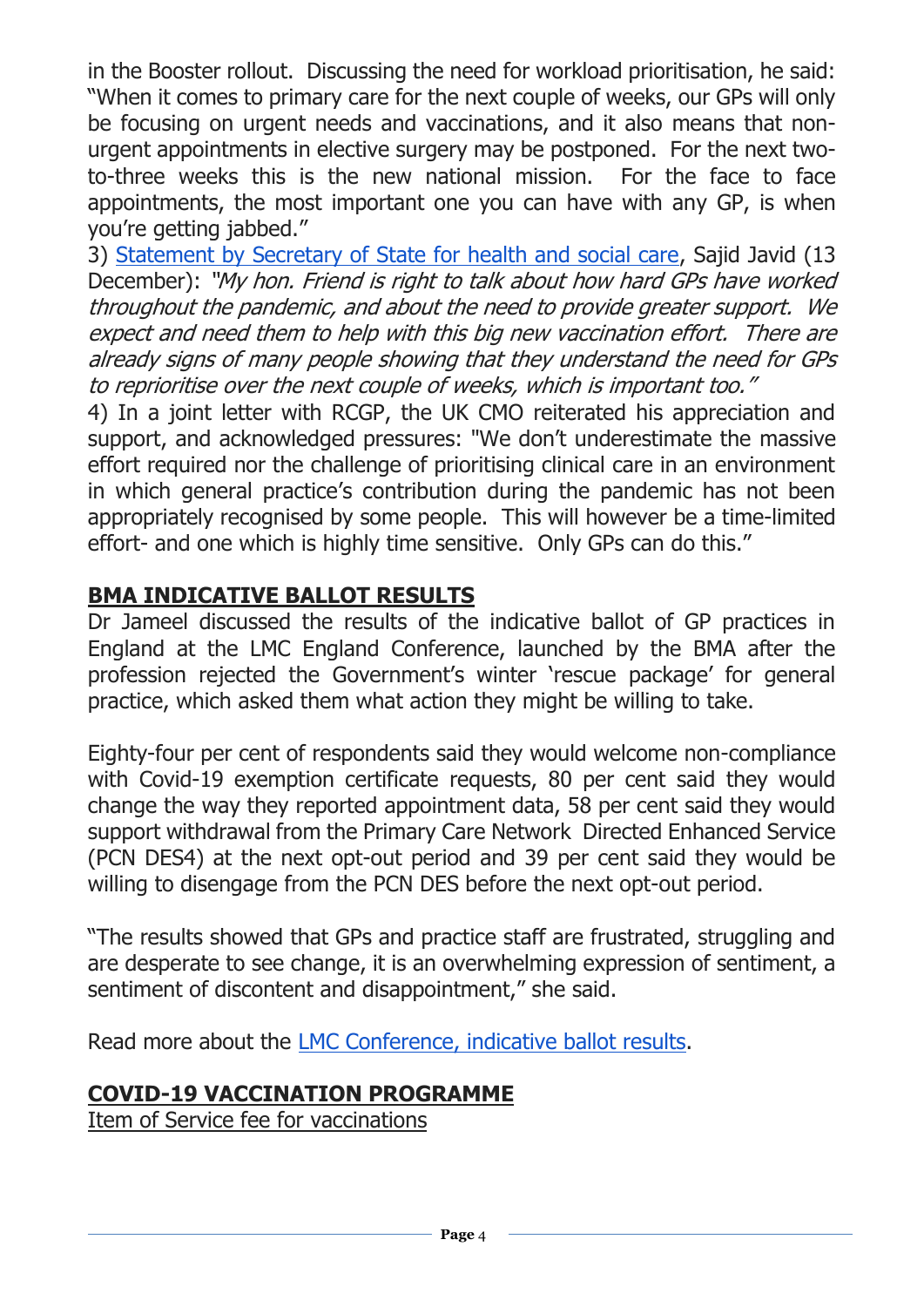In light of the further vaccination effort required in response to the Omicron variant, [NHSE/I has extended the Item of Service \(IoS\) fee](https://www.england.nhs.uk/coronavirus/primary-care/other-resources/primary-care-bulletin/primary-care-bulletins-december-2021/?utm_source=The%20British%20Medical%20Association&utm_medium=email&utm_campaign=12875582_GP%20ENEWSLETTER%2016122021&utm_content=N%EF%BB%BFHSE%2FI%20has%20now%20extended%20the%20IoS%C2%A0%28Item%20of%20Service%29%20fee&dm_t=0,0,0,0,0) to £20 per COVID-19 vaccination administered between 25 December 2021 to 3 January 2022 inclusive. This is to support vaccination sites to set up additional clinics during this period. The IoS fee will continue to be £20 per COVID-19 vaccination administered on Sundays in December 2021 and Sundays in January 2022 as previously announced. The ES and LES will shortly be updated to reflect this.

#### COVID-19 vaccination protocols and patient group directions

Updated national protocols and patient group directions and for the Comirnaty (Pfizer/Biotech) and Spikevax COVID-19 (Moderna) COVID-19 vaccines have now been published, and are available [here.](https://www.gov.uk/government/collections/covid-19-vaccination-programme#protocols-and-patient-group-directions-(pgds))

#### Second phase for children and young people aged 12 to 15

Following the JCVI advice that all children and young people aged 12 to 15 years should be offered a second dose of the Pfizer-BioNTech COVID-19 vaccine at a minimum of 12 weeks, NHSE/I has published [guidance](https://www.england.nhs.uk/coronavirus/publication/second-phase-for-children-and-young-people-aged-12-to-15-next-steps-for-covid-19-vaccine-deployment/) on the second phase, setting out a hybrid model of delivery which includes both an in-school and out-of-school offer.

## <span id="page-4-0"></span>**VACCINATION AS A CONDITION FOR DEPLOYMENT IN THE HEALTHCARE SECTOR**

Last week, the Government published the outcome of their consultation on [making vaccination a condition of deployment in the health and wider social](https://www.gov.uk/government/consultations/making-vaccination-a-condition-of-deployment-in-the-health-and-wider-social-care-sector?utm_medium=email&utm_campaign=govuk-notifications&utm_source=ef7d072d-8c65-4e17-8569-5ce2a46f74ee&utm_content=daily)  [care sector,](https://www.gov.uk/government/consultations/making-vaccination-a-condition-of-deployment-in-the-health-and-wider-social-care-sector?utm_medium=email&utm_campaign=govuk-notifications&utm_source=ef7d072d-8c65-4e17-8569-5ce2a46f74ee&utm_content=daily) advising that from 1 April 2022, only to deploy healthcare workers who have been vaccinated against COVID-19 to roles where they interact with patients and service users, to avoid preventable harm and protect patients in the NHS, protect colleagues in the NHS, and protect the NHS itself. Read the [NHSE/I guidance.](https://www.england.nhs.uk/coronavirus/publication/vaccination-as-a-condition-of-deployment-for-healthcare-workers-phase-1-planning-and-preparation)

#### <span id="page-4-1"></span>**EXEMPTIONS FROM SELF-ISOLATION OF FULLY VACCINATED STAFF MEMBERS IDENTIFIED AS A CONTACT OF A CASE**

The UK Health Security agency has updated their guidance on [COVID-19:](https://www.gov.uk/government/publications/covid-19-management-of-exposed-healthcare-workers-and-patients-in-hospital-settings/covid-19-management-of-exposed-healthcare-workers-and-patients-in-hospital-settings)  [management of staff and exposed patients or residents in health and social](https://www.gov.uk/government/publications/covid-19-management-of-exposed-healthcare-workers-and-patients-in-hospital-settings/covid-19-management-of-exposed-healthcare-workers-and-patients-in-hospital-settings)  [care settings.](https://www.gov.uk/government/publications/covid-19-management-of-exposed-healthcare-workers-and-patients-in-hospital-settings/covid-19-management-of-exposed-healthcare-workers-and-patients-in-hospital-settings)

Fully vaccinated GPs and practice staff no longer need to isolate for 10 days if they are a close contact of an Omicron Covid case.

The requirement has been replaced with a negative PCR and then daily LFT antigen tests for ten days, with isolation only on testing positive or developing symptoms, for those who are fully vaccinated.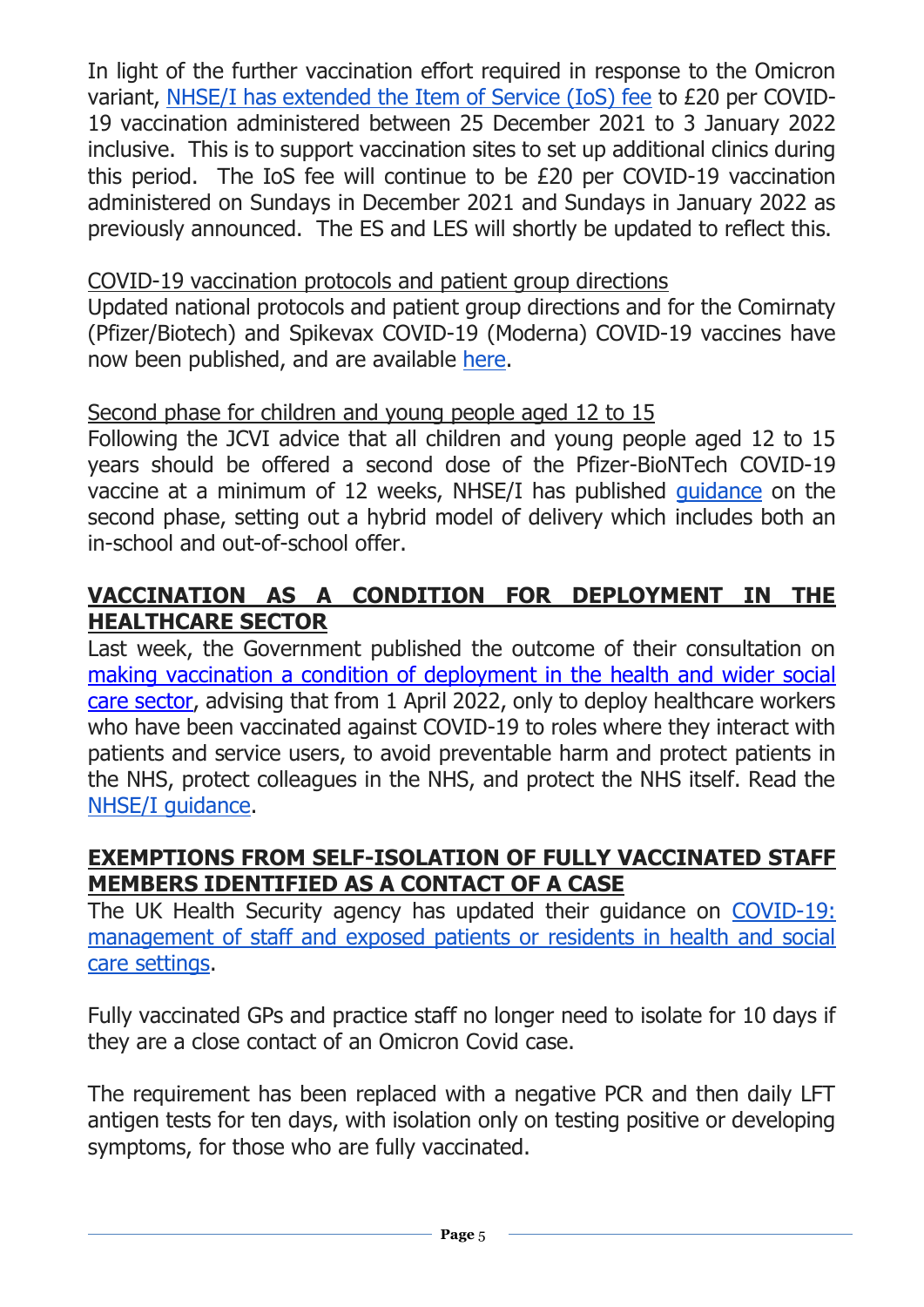# <span id="page-5-0"></span>**FIREARMS LICENSING GUIDANCE**

After extensive work, the BMA have [published guidance on the firearms](https://www.bma.org.uk/advice-and-support/gp-practices/gp-service-provision/the-firearms-licensing-process)  [licensing process,](https://www.bma.org.uk/advice-and-support/gp-practices/gp-service-provision/the-firearms-licensing-process) setting out the BMA position on firearms licensing and providing information to GPs on what to do when someone applies for a firearms licence, including responding to the police and conscientious objection.

The BMA has had significant involvement in the development of [Home Office](https://www.gov.uk/guidance/firearms-licensing-police-guidance)  [guidance for chief officers of police on firearms licensing](https://www.gov.uk/guidance/firearms-licensing-police-guidance) that came into effect on 1 November 2021. We strongly support the Government's overall message, that gun ownership is a privilege and not a right, and that firearms must be in the hands of only those who are deemed safe and responsible.

The 2021 statutory guidance and the arrangements for medical checks for applications reflects the BMA's significant contribution to its development. Public safety is paramount for the Association and the guidance clearly sets the standards, clarifies the national process and provides a unified approach for doctors and police forces to follow.

#### <span id="page-5-1"></span>**PRIVATE PROVIDER REQUESTS FOR INVESTIGATIONS UNDER THE NHS**

Following some queries about requests from private providers relating to investigation and/or treatment of one of the practice's registered patients, the BMA have produced the attached guidance, which includes a template letter to respond to private providers. If the GP is asked by a private provider to arrange investigations or tests, the results of which the GP would not be able to interpret and/or the GP does not feel clinically competent to manage the patient accordingly, then they should advise the patient and the provider that the services do not fall within NHS Primary medical services and to make alternative arrangements.

#### <span id="page-5-2"></span>**NHS STANDARD CONTRACT 2021/22 – NEW "INTERFACE" PROVISION**

Following reports from GPs regarding inconsistent implementation of NHS Standard Contract requirements on secondary care providers relating to the interface with local primary care teams, the BMA has worked with NHS England on the introduction of a new provision in the contract to improve collaboration between clinical teams. The new provision requires that secondary care providers work with their local commissioners to assess by the end of September, and annually thereafter, their compliance to the interface requirements of the contract. The commissioners and providers will have to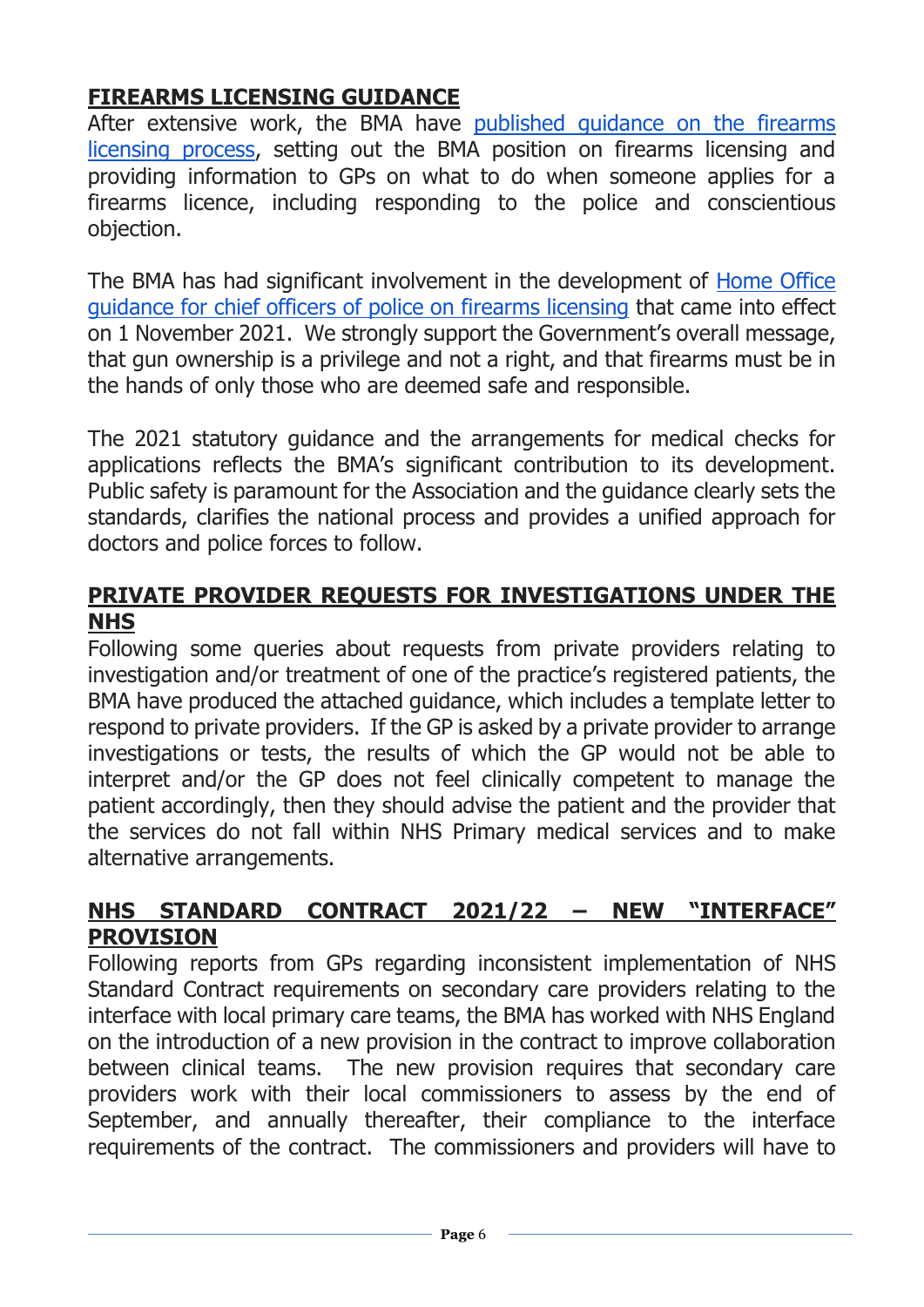agree an action plan to address any deficiencies identified by their assessment and ensure that this action plan is informed by discussion with and feedback from the relevant LMCs, and they also need to ensure that the action plan is adopted in public by their Governing bodies, and that progress on its implementation is shared with the relevant LMCs. Following significant lobbying from the LMC, it has finally been agreed that this audit will be carried out in January next year. A survey which we have approved will be sent out to practices and will run for a period of two weeks. **I would strongly urge all practices to participate in this survey which will form the basis of this audit.** As the delay has been significant and practices are currently in no position to accept additional work, we are also having discussions around interim measures to push back on any transfer of work.

## **PRESCRIPTION CHARGE WAIVER FOR COVID-19 ANTIVIRALS AND THERAPEUTIC CLINICAL TRIALS**

The Government has [announced](https://www.gov.uk/government/news/prescription-charge-waiver-for-covid-19-antivirals-and-therapeutic-clinical-trials) that, from 10 December 2021 until 31 March 2022, arrangements have been made under the NHS Regulations for antiviral medicines to be supplied to patients who have tested positive for COVID-19 and who are in the eligible cohorts of patients. Where the patients are not already eligible for free prescriptions, the antiviral medicines will be supplied free of charge.

The waiver will also apply to therapeutic treatments that are being made available through the NIHR funded HEAL-COVID clinical trial platform treating patients who have been hospitalised for COVID-19, for long-term effects and STIMULATE ICP treating community patients for long COVID. NHSE/I will be issuing guidance on the use of the waivers.

#### <span id="page-6-0"></span>**GMC STATE OF MEDICAL EDUCATION AND PRACTICE IN THE UK REPORT**

The GMC has published their *State of Medical Education and Practice in the UK* [2021](https://www.gmc-uk.org/about/what-we-do-and-why/data-and-research/the-state-of-medical-education-and-practice-in-the-uk) report, which shows that GPs are once again reporting much greater pressure than any other group, and that:

·On average, GPs described the workload on 76% of their days as 'high intensity', a significantly higher proportion than specialists (55% of days) and other doctors.

·The proportion of GPs struggling with their workload doubled in 2021, with more than half of GPs (54%) now falling into this group.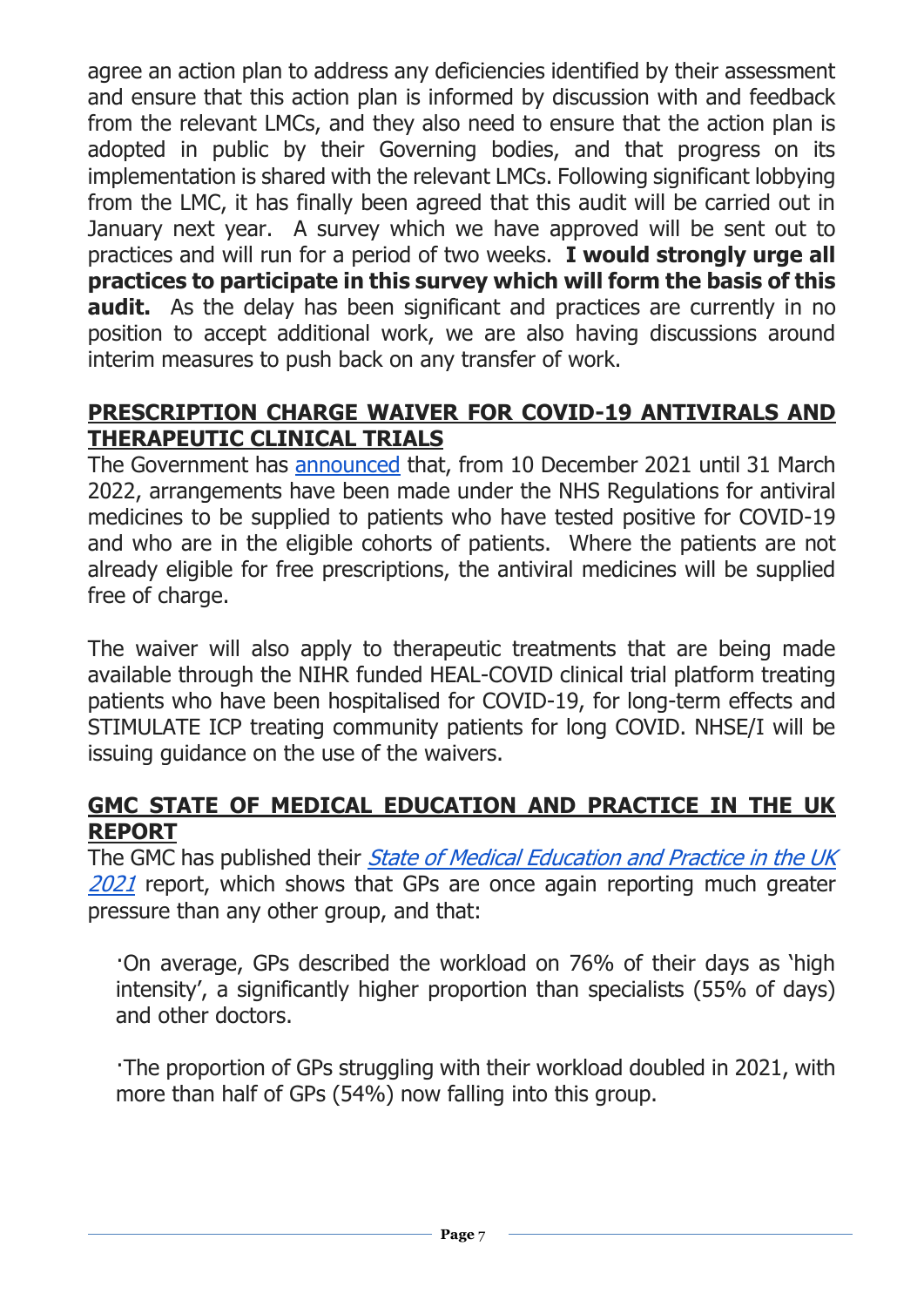·GPs were the most likely to be at a high risk of burnout (32%), compared with specialists and other doctors, and fewer GPs took a leave of absence suggesting that some groups feel less able to take this action.

This data should ring alarm bells for policymakers and Government – not just about how severely over-stretched GPs and their teams are at this point in time, but also on the impact this has on patients and the safety of care they can access.

Read the [BMA statement in response.](https://www.bma.org.uk/bma-media-centre/gmc-report-underlines-devastating-impact-of-pandemic-on-the-medical-workforce-says-bma)

#### <span id="page-7-0"></span>**MENTOR SUPPORT**

Please find a flyer highlighting how you can access peer support during this time [here.](https://www.worcslmc.co.uk/cache/downloads/Multi-Prof-Mentoring---FINAL.pdf) More information about [wellbeing](https://www.worcslmc.co.uk/) support can be found on the LMC website.

#### <span id="page-7-1"></span>**MENTAL HEALTH AND WELLBEING SUPPPORT Wellbeing**

We are fortunate to have excellent mental health support in place for general practice locally across both our counties. Do please access support if you need it and remember that it is very hard to look after others if you are not looking after yourself! The latest support available can be found on our [website.](https://www.worcslmc.co.uk/)

There is help and assistance available within the Herefordshire and Worcestershire Healthy Minds service. They are able to provide bespoke talking therapies for all colleagues irrespective of your role in your organisations to assist with anxiety, low mood, stress and other common mental health problems. Referral is easy and can be completed via visiting [https://www.healthyminds.whct.nhs.uk/.](https://www.healthyminds.whct.nhs.uk/) This is a NHS service and as such is free at the point of contact and confidential.

The Service Manager, Phill Morgan Henshaw is happy to answer any questions regarding referral and treatment and can be contacted on 01432 842200 or via [phill.morganhenshaw@nhs.net.](mailto:phill.morganhenshaw@nhs.net)

## **BMA Mental Health and Wellbeing**

The BMA continues to offer [wellbeing services](https://www.bma.org.uk/advice-and-support/your-wellbeing#wellbeing-support-services) and confidential 24/7 counselling and peer support for all doctors and medical students, as well as their partners and dependents, on 0330 123 1245. Access the BMA's COVID[-19 wellbeing](https://www.bma.org.uk/advice-and-support/covid-19/your-health/covid-19-your-wellbeing)  [pages here.](https://www.bma.org.uk/advice-and-support/covid-19/your-health/covid-19-your-wellbeing)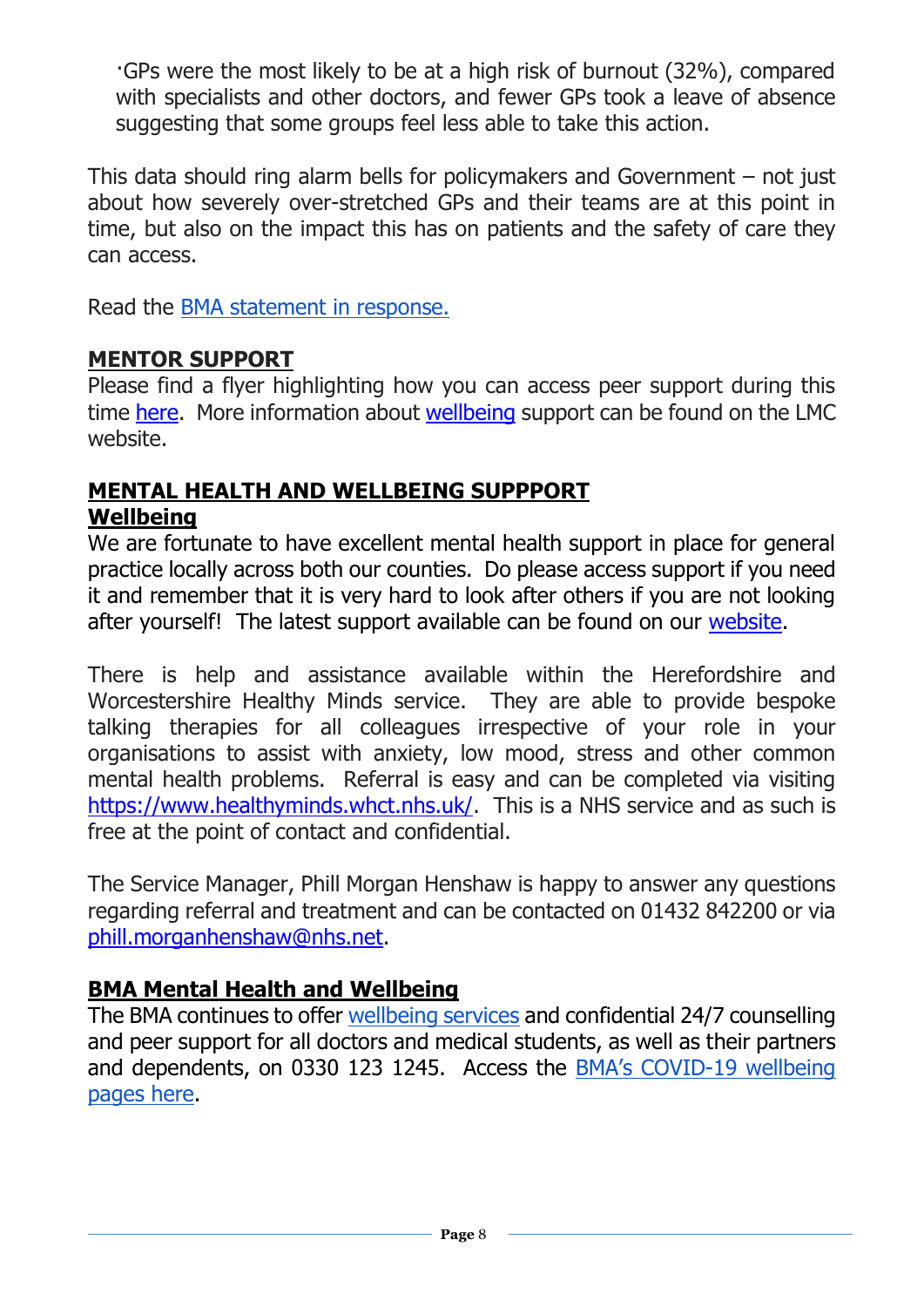The BMA has welcomed the NHSE/I [announcement](https://www.england.nhs.uk/2020/10/strengthening-mental-health-support-for-staff/) of further funding for the expanded and rapid access provision of mental health services for NHS staff in England over the winter. This is urgently required and something the BMA has been calling for to support the major challenges NHS staff are facing. At the ARM, a motion was passed expressing concern at the potential long-term impact of the pandemic and called for resources to support the profession. As we head into a second wave of the virus it is vital that staff are protected. [Find](https://people.nhs.uk/)  [out more here.](https://people.nhs.uk/)

#### <span id="page-8-0"></span>**LMC WEBSITE**

The following guidance has been added to the LMC website [www.worcslmc.co.uk](http://www.worcslmc.co.uk/) this week:

No New Items

#### <span id="page-8-1"></span>**COVID 19 RESOURCES**

BMJ – [news and resources](https://www.bmj.com/coronavirus) [RCGP COVID-19 information](https://www.rcgp.org.uk/policy/rcgp-policy-areas/covid-19-coronavirus.aspx) [NHSE/I primary care bulletins](https://www.england.nhs.uk/coronavirus/primary-care/other-resources/primary-care-bulletin/) [NICE resources](https://nhsconfed.us16.list-manage.com/track/click?u=feeeed3bba7c179fd3a7ef554&id=0017c62a07&e=d3deb28f87)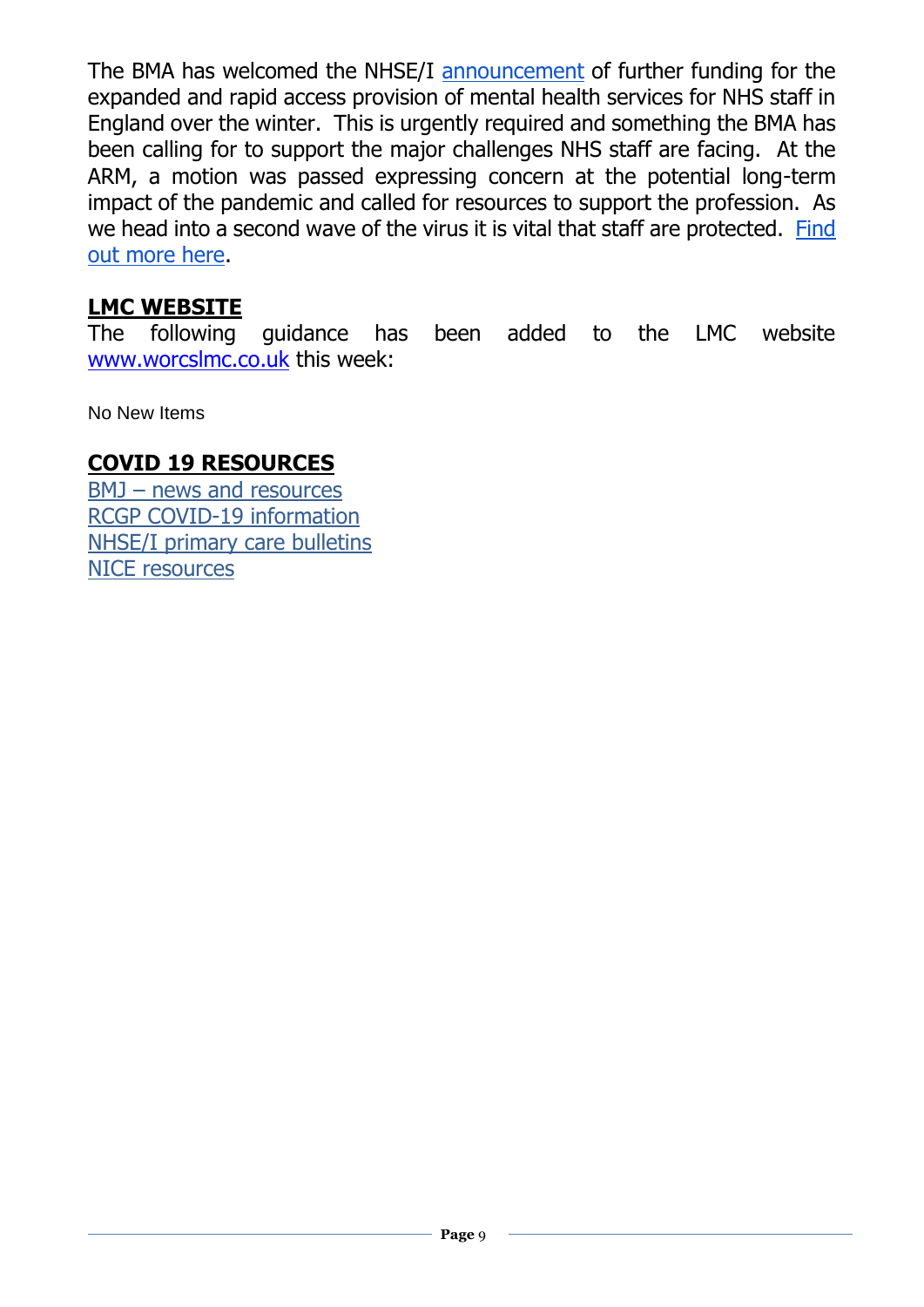# WORCESTERSHIRE AND HEREFORDSHIRE LMC LTD

#### **Registered office: St Stephens Surgery, Adelaide Street, Redditch, Worcs B97 4AL Tel. 01527 65082**

All topical issues relating to local general practice are discussed at the monthly LMC meetings and those minutes can be read on the LMC [Website.](https://www.worcslmc.co.uk/pages/lmc-meetings) Should you require further information on any issues raised at the LMC meetings please do not hesitate to contact the LMC representative for your area or practice.

#### **MEMBERS OF THE WORCESTERSHIRE COMMITTEE**

| <b>CHAIRMAN:</b>          | Dr David Herold<br>Riverside Surgery, Waterside, Evesham, Worcs. WR11 1JP<br>Tel: 01386 444400 Email: d.herold@nhs.net                    |  |
|---------------------------|-------------------------------------------------------------------------------------------------------------------------------------------|--|
| <b>VICE-CHAIRMAN:</b>     | Dr Matthew Davis<br>Bewdley Medical Centre, Dog Lane, Bewdley, Worcs<br><b>DY12 2EF</b><br>Tel. 01299 402157 Email: matthew.davis@nhs.net |  |
| <b>SECRETARY:</b>         | Dr Gillian Farmer<br>St Stephens Surgery, (address and contact details as above)<br>Email: gfarmer@worcslmc.co.uk                         |  |
| <b>EXECUTIVE OFFICER:</b> | Lisa Siembab<br>St Stephens Surgery, (address and contact details as above)<br>Email: Isiembab@worcsImc.co.uk                             |  |

#### **Representatives:**

| <b>BROMSGROVE:</b>  | Dr D Pryke<br>Dr K Hollier               | <b>REDDITCH:</b>  | Dr I Haines<br>Dr M Shah                 |
|---------------------|------------------------------------------|-------------------|------------------------------------------|
| <b>WYRE FOREST:</b> | Dr M Davis<br>Dr S Morton<br>Dr J Rayner | <b>WYCHAVON:</b>  | Dr D Herold<br>Dr J Rankin<br>Dr K Gines |
| <b>MALVERN:</b>     | Dr P Bunyan<br>Dr R Khehar               | <b>WORCESTER:</b> | Dr F Martin<br>Dr C Whyte<br>Dr R Benney |